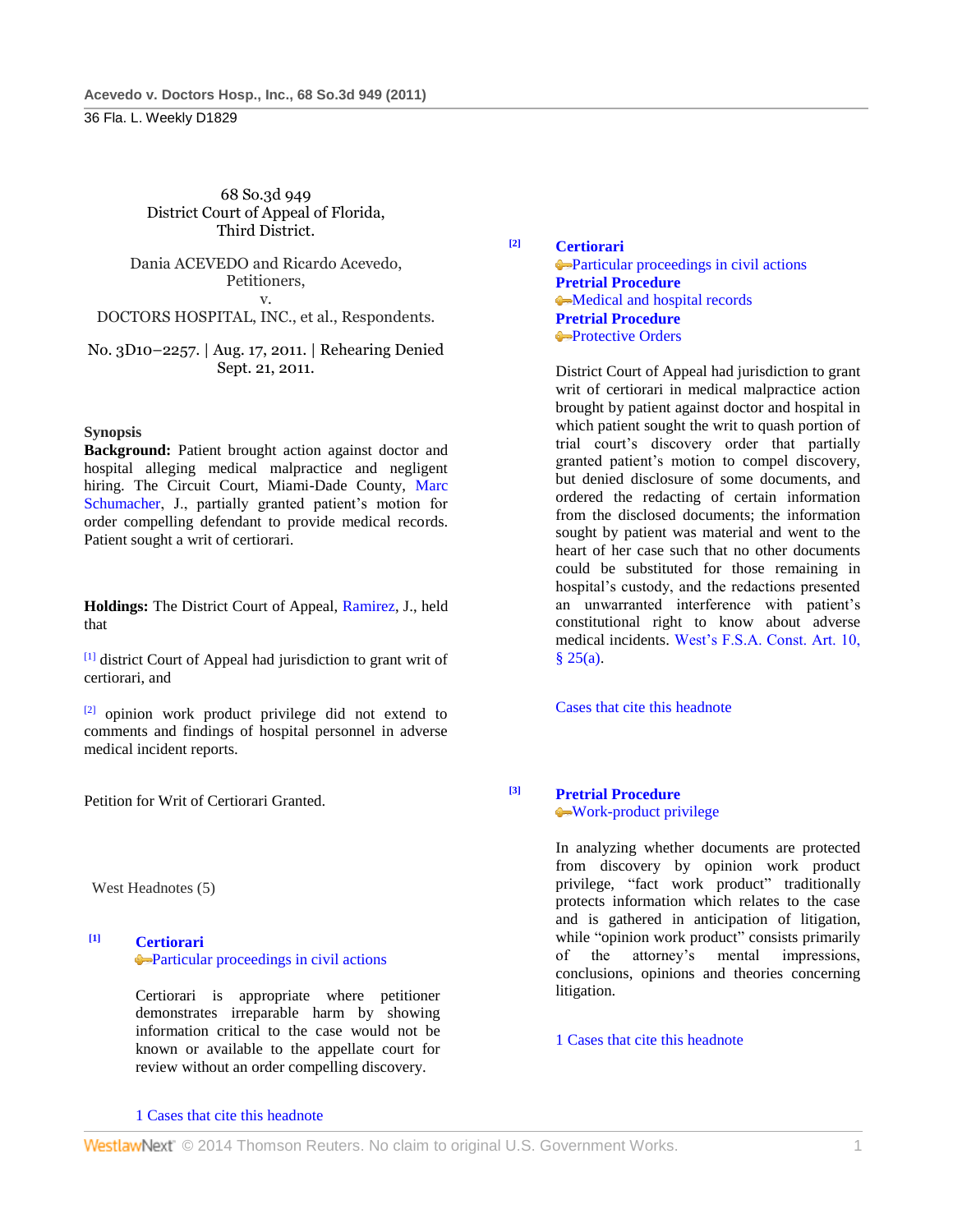## **[4] [Pretrial Procedure](http://www.westlaw.com/Browse/Home/KeyNumber/307A/View.html?docGuid=I6baa9b02c8df11e090e590fe1745b4c9&originationContext=document&vr=3.0&rs=cblt1.0&transitionType=DocumentItem&contextData=(sc.Default))** [Work-product privilege](http://www.westlaw.com/Browse/Home/KeyNumber/307Ak35/View.html?docGuid=I6baa9b02c8df11e090e590fe1745b4c9&originationContext=document&vr=3.0&rs=cblt1.0&transitionType=DocumentItem&contextData=(sc.Default))

Because proper representation demands that counsel be able to assemble information and plan her strategy without undue interference, opinion work product is generally afforded absolute immunity.

[1 Cases that cite this headnote](http://www.westlaw.com/Link/RelatedInformation/DocHeadnoteLink?docGuid=I6baa9b02c8df11e090e590fe1745b4c9&headnoteId=202588165500420111118203753&originationContext=document&vr=3.0&rs=cblt1.0&transitionType=CitingReferences&contextData=(sc.Default))

# **[5] [Pretrial Procedure](http://www.westlaw.com/Browse/Home/KeyNumber/307A/View.html?docGuid=I6baa9b02c8df11e090e590fe1745b4c9&originationContext=document&vr=3.0&rs=cblt1.0&transitionType=DocumentItem&contextData=(sc.Default))**

[Medical and hospital records](http://www.westlaw.com/Browse/Home/KeyNumber/307Ak382/View.html?docGuid=I6baa9b02c8df11e090e590fe1745b4c9&originationContext=document&vr=3.0&rs=cblt1.0&transitionType=DocumentItem&contextData=(sc.Default))

Opinion work product privilege did not extend to comments and findings of hospital personnel contained in routine adverse medical incident reports and, therefore, such comments and findings would not be redacted from discovery in medical malpractice and negligent hiring action brought by patient against doctor and hospital. [West's F.S.A. RCP Rule 1.280\(b\)\(3\);](http://www.westlaw.com/Link/Document/FullText?findType=L&pubNum=1000006&cite=FLSTRCPR1.280&originatingDoc=I6baa9b02c8df11e090e590fe1745b4c9&refType=LQ&originationContext=document&vr=3.0&rs=cblt1.0&transitionType=DocumentItem&contextData=(sc.Default)) [West's F.S.A. Const. Art. 10, § 25\(a\).](http://www.westlaw.com/Link/Document/FullText?findType=L&pubNum=1000006&cite=FLCNART10S25&originatingDoc=I6baa9b02c8df11e090e590fe1745b4c9&refType=LQ&originationContext=document&vr=3.0&rs=cblt1.0&transitionType=DocumentItem&contextData=(sc.Default))

[Cases that cite this headnote](http://www.westlaw.com/Link/RelatedInformation/DocHeadnoteLink?docGuid=I6baa9b02c8df11e090e590fe1745b4c9&headnoteId=202588165500520111118203753&originationContext=document&vr=3.0&rs=cblt1.0&transitionType=CitingReferences&contextData=(sc.Default))

#### **Attorneys and Law Firms**

**\*950** [Donna B. Michelson](http://www.westlaw.com/Link/Document/FullText?findType=h&pubNum=176284&cite=0176832001&originatingDoc=I6baa9b02c8df11e090e590fe1745b4c9&refType=RQ&originationContext=document&vr=3.0&rs=cblt1.0&transitionType=DocumentItem&contextData=(sc.Default)) and [James Blecke,](http://www.westlaw.com/Link/Document/FullText?findType=h&pubNum=176284&cite=0206104601&originatingDoc=I6baa9b02c8df11e090e590fe1745b4c9&refType=RQ&originationContext=document&vr=3.0&rs=cblt1.0&transitionType=DocumentItem&contextData=(sc.Default)) Coral Gables, for petitioners.

Falk, Waas, Hernandez, Cortiña, Solomon & Bonner and [Norman M. Waas,](http://www.westlaw.com/Link/Document/FullText?findType=h&pubNum=176284&cite=0119640801&originatingDoc=I6baa9b02c8df11e090e590fe1745b4c9&refType=RQ&originationContext=document&vr=3.0&rs=cblt1.0&transitionType=DocumentItem&contextData=(sc.Default)) Coral Gables, and [Scott L.](http://www.westlaw.com/Link/Document/FullText?findType=h&pubNum=176284&cite=0415956601&originatingDoc=I6baa9b02c8df11e090e590fe1745b4c9&refType=RQ&originationContext=document&vr=3.0&rs=cblt1.0&transitionType=DocumentItem&contextData=(sc.Default))  [Mendlestein,](http://www.westlaw.com/Link/Document/FullText?findType=h&pubNum=176284&cite=0415956601&originatingDoc=I6baa9b02c8df11e090e590fe1745b4c9&refType=RQ&originationContext=document&vr=3.0&rs=cblt1.0&transitionType=DocumentItem&contextData=(sc.Default)) for respondents.

#### Befor[e RAMIREZ,](http://www.westlaw.com/Link/Document/FullText?findType=h&pubNum=176284&cite=0153380901&originatingDoc=I6baa9b02c8df11e090e590fe1745b4c9&refType=RQ&originationContext=document&vr=3.0&rs=cblt1.0&transitionType=DocumentItem&contextData=(sc.Default)) [SUAREZ,](http://www.westlaw.com/Link/Document/FullText?findType=h&pubNum=176284&cite=0127340801&originatingDoc=I6baa9b02c8df11e090e590fe1745b4c9&refType=RQ&originationContext=document&vr=3.0&rs=cblt1.0&transitionType=DocumentItem&contextData=(sc.Default)) and [ROTHENBERG,](http://www.westlaw.com/Link/Document/FullText?findType=h&pubNum=176284&cite=0100953201&originatingDoc=I6baa9b02c8df11e090e590fe1745b4c9&refType=RQ&originationContext=document&vr=3.0&rs=cblt1.0&transitionType=DocumentItem&contextData=(sc.Default)) JJ.

#### **Opinion**

## [RAMIREZ,](http://www.westlaw.com/Link/Document/FullText?findType=h&pubNum=176284&cite=0153380901&originatingDoc=I6baa9b02c8df11e090e590fe1745b4c9&refType=RQ&originationContext=document&vr=3.0&rs=cblt1.0&transitionType=DocumentItem&contextData=(sc.Default)) J.

Dania and Ricardo Acevedo petition this Court for a writ of certiorari quashing the trial court's July 2010 order on two grounds. First, petitioners request this Court quash paragraph 4 of the order instructing that all "opinions, comments, recommendations or findings, **no matter by** 

**whom made**" be redacted from the documents requested by petitioner pursuant to article X, section  $25(a)$  of the Florida Constitution (Amendment 7) (emphasis added). Additionally, petitioners request this Court order production of all hospital documents related to specific adverse medical incidents per petitioners' Requests for Production 9, 10 and 11. We find the trial court departed from the essential requirements of the law in concluding that all opinions, comments, recommendations or findings contained in the requested reports should be redacted as opinion work product. Additionally, we find the trial court abridged petitioners' Amendment 7 rights in protecting certain documents related to events the court deemed adverse medical incidents. Accordingly, we grant the petition, quash paragraph 4 of the circuit court's order, and require Doctors Hospital to produce all records of adverse medical incidents pursuant to petitioners' Requests for Production 9, 10 and 11.

**I.**

This litigation commenced with the Acevedos' claims for medical malpractice and negligent hiring/retention pursuant to [section 766.101, Florida Statutes \(2007\).](http://www.westlaw.com/Link/Document/FullText?findType=L&pubNum=1000006&cite=FLSTS766.101&originatingDoc=I6baa9b02c8df11e090e590fe1745b4c9&refType=LQ&originationContext=document&vr=3.0&rs=cblt1.0&transitionType=DocumentItem&contextData=(sc.Default)) The counts pertinent to this petition allege that defendant Dr. Solomon performed unnecessary or excessive surgery; that he did so negligently; and that respondent Doctors Hospital was negligent pursuant to [section 766.101,](http://www.westlaw.com/Link/Document/FullText?findType=L&pubNum=1000006&cite=FLSTS766.101&originatingDoc=I6baa9b02c8df11e090e590fe1745b4c9&refType=LQ&originationContext=document&vr=3.0&rs=cblt1.0&transitionType=DocumentItem&contextData=(sc.Default)) with respect to its hiring and retention of Dr. Solomon. The Acevedos set forth the following three requests for production that are the subject of this petition:

9. Any and all records relating to any adverse medical incident involving the plaintiff, Diana Acevedo.

10. Any and all records relating to any adverse medical incident involving Emery M. Salom, M.D. while providing physician care at Defendant's hospital, redacting the identifying information of any patients, other than the plaintiff, from the records being provided.

11. Any and all records relating to any adverse medical incident involving Luis E. Mendez, M.D. while providing physician care at Defendant's hospital, redacting the identifying information of any patients, other than the plaintiff, from the records being provided.

Doctors Hospital filed a memorandum of law objecting to the Acevedos' request. Following this Court's decision in *[Lower Keys Medical Center v. Windisch,](http://www.westlaw.com/Link/Document/FullText?findType=Y&serNum=2021324242&pubNum=3926&originationContext=document&vr=3.0&rs=cblt1.0&transitionType=DocumentItem&contextData=(sc.Default))* 29 So.3d 351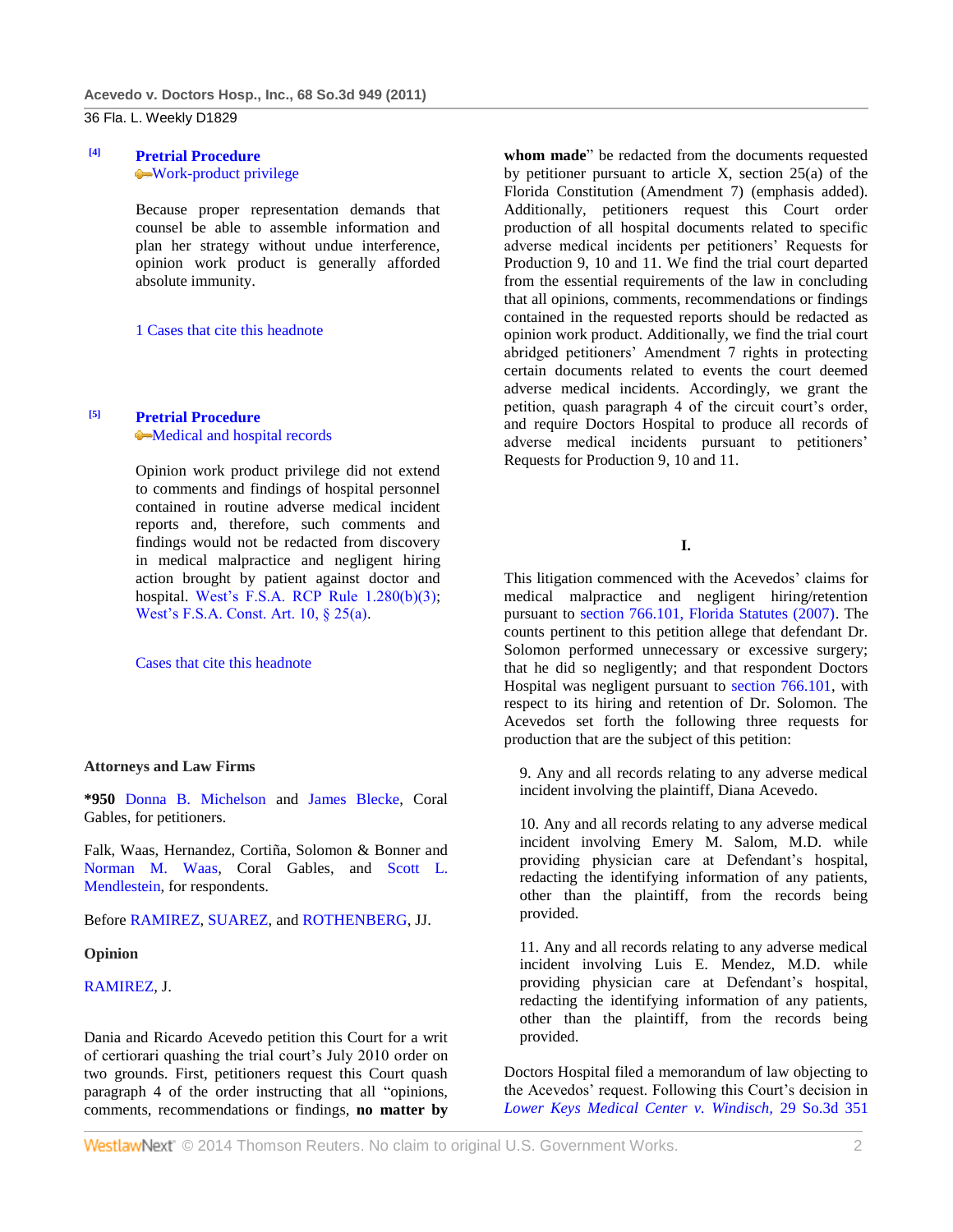[\(Fla. 3d DCA 2010\),](http://www.westlaw.com/Link/Document/FullText?findType=Y&serNum=2021324242&pubNum=3926&originationContext=document&vr=3.0&rs=cblt1.0&transitionType=DocumentItem&contextData=(sc.Default)) petitioners moved for an order overruling Doctors Hospital's objections. Doctors Hospital subsequently agreed to provide all incident reports and "Code 15" reports pursuant to Request 9, and filed a privilege log for the remaining Amendment 7 documents. In response, petitioners filed a "Motion for Order Compelling Defendant to Provide All Amendment 7 Records."

After a hearing in May 2010, the trial court granted petitioners' motion to the **\*951** extent it required Doctors Hospital to provide petitioners with copies of incident reports and "Code 15" reports responsive to Requests 10 and 11. The trial court additionally allowed Doctors Hospital to file a privilege log for all adverse incident records responsive to Requests 9, 10 and 11 that had not been previously provided and to which Doctors Hospital claimed privilege. Accordingly, Doctors Hospital filed a privilege log asserting the documents were opinion work product. The court conducted an *in camera* review of the privilege log and after a second hearing issued an order. Paragraph four of the order reads as follows:

> The portions of the documents and attachments, if any, reviewed in camera that contain opinions, comments, recommendations or findings, **no matter by whom made,** are held outside the scope of fact work product and are held to be opinion work product. Those portions of the documents and attachments, if any, identifying "reasons" are not, however, opinion work product. Defendant shall redact said opinions, comments, recommendations and findings from the documents ordered to be produced herein.

(emphasis added). Without explanation, the trial court also withheld several risk management worksheets and one incident report relating to events which the court deemed adverse medical incidents. Petitioners now seek a writ of certiorari quashing the paragraph above and instructing Doctors Hospital to produce all adverse medical incident records.

can generally be rectified on appeal. *See [Ruiz v. Steiner,](http://www.westlaw.com/Link/Document/FullText?findType=Y&serNum=1992085978&pubNum=735&fi=co_pp_sp_735_197&originationContext=document&vr=3.0&rs=cblt1.0&transitionType=DocumentItem&contextData=(sc.Default)#co_pp_sp_735_197)* [599 So.2d 196, 197 \(Fla. 3d DCA 1992\).](http://www.westlaw.com/Link/Document/FullText?findType=Y&serNum=1992085978&pubNum=735&fi=co_pp_sp_735_197&originationContext=document&vr=3.0&rs=cblt1.0&transitionType=DocumentItem&contextData=(sc.Default)#co_pp_sp_735_197) Nevertheless, certiorari is appropriate where, as here, petitioner demonstrates irreparable harm by showing information critical to the case would not be known or available to the appellate court for review without an order compelling discovery. *[Id.](http://www.westlaw.com/Link/Document/FullText?findType=Y&serNum=1992085978&originationContext=document&vr=3.0&rs=cblt1.0&transitionType=DocumentItem&contextData=(sc.Default))* (granting petition where the trial court denied petitioner's motion to compel after erroneously concluding autopsy reports were privileged); *[Office of](http://www.westlaw.com/Link/Document/FullText?findType=Y&serNum=2001863437&pubNum=735&fi=co_pp_sp_735_257&originationContext=document&vr=3.0&rs=cblt1.0&transitionType=DocumentItem&contextData=(sc.Default)#co_pp_sp_735_257)  [Att'y Gen. v. Millennium Commc'ns & Fulfillment, Inc.,](http://www.westlaw.com/Link/Document/FullText?findType=Y&serNum=2001863437&pubNum=735&fi=co_pp_sp_735_257&originationContext=document&vr=3.0&rs=cblt1.0&transitionType=DocumentItem&contextData=(sc.Default)#co_pp_sp_735_257)* [800 So.2d 255, 257 \(Fla. 3d DCA 2001\)](http://www.westlaw.com/Link/Document/FullText?findType=Y&serNum=2001863437&pubNum=735&fi=co_pp_sp_735_257&originationContext=document&vr=3.0&rs=cblt1.0&transitionType=DocumentItem&contextData=(sc.Default)#co_pp_sp_735_257) (granting certiorari and quashing protective order preventing petitioner from obtaining discovery where inability to determine post-judgment what the testimony would be or how it would affect the result created irreparable injury); *[Riano v. Heritage Corp. of S. Fla.,](http://www.westlaw.com/Link/Document/FullText?findType=Y&serNum=1996027242&pubNum=735&originationContext=document&vr=3.0&rs=cblt1.0&transitionType=DocumentItem&contextData=(sc.Default))* 665 So.2d 1142 (Fla. [3d DCA 1996\).](http://www.westlaw.com/Link/Document/FullText?findType=Y&serNum=1996027242&pubNum=735&originationContext=document&vr=3.0&rs=cblt1.0&transitionType=DocumentItem&contextData=(sc.Default))

**[2]** Issuing a writ of certiorari in the instant case is necessary as the order under review is a departure from the essential requirements of the law resulting in material injury for the remainder of the case that cannot be corrected on post-judgment appeal. *See [Royal Caribbean](http://www.westlaw.com/Link/Document/FullText?findType=Y&serNum=2014822937&pubNum=735&fi=co_pp_sp_735_468&originationContext=document&vr=3.0&rs=cblt1.0&transitionType=DocumentItem&contextData=(sc.Default)#co_pp_sp_735_468)  Cruises, Ltd. v. Cox,* [974 So.2d 462, 468 \(Fla. 3d DCA](http://www.westlaw.com/Link/Document/FullText?findType=Y&serNum=2014822937&pubNum=735&fi=co_pp_sp_735_468&originationContext=document&vr=3.0&rs=cblt1.0&transitionType=DocumentItem&contextData=(sc.Default)#co_pp_sp_735_468)  [2008\).](http://www.westlaw.com/Link/Document/FullText?findType=Y&serNum=2014822937&pubNum=735&fi=co_pp_sp_735_468&originationContext=document&vr=3.0&rs=cblt1.0&transitionType=DocumentItem&contextData=(sc.Default)#co_pp_sp_735_468) The information petitioners seek is material and goes to the heart of their case such that no other documents can be substituted for those remaining in respondent's custody. *See [Baldwin v. Shands Teaching](http://www.westlaw.com/Link/Document/FullText?findType=Y&serNum=2023136747&pubNum=3926&fi=co_pp_sp_3926_123&originationContext=document&vr=3.0&rs=cblt1.0&transitionType=DocumentItem&contextData=(sc.Default)#co_pp_sp_3926_123)  Hosp. & Clinics, Inc.,* [45 So.3d 118, 123–26 \(Fla. 1st](http://www.westlaw.com/Link/Document/FullText?findType=Y&serNum=2023136747&pubNum=3926&fi=co_pp_sp_3926_123&originationContext=document&vr=3.0&rs=cblt1.0&transitionType=DocumentItem&contextData=(sc.Default)#co_pp_sp_3926_123)  [DCA 2010\)](http://www.westlaw.com/Link/Document/FullText?findType=Y&serNum=2023136747&pubNum=3926&fi=co_pp_sp_3926_123&originationContext=document&vr=3.0&rs=cblt1.0&transitionType=DocumentItem&contextData=(sc.Default)#co_pp_sp_3926_123) (granting certiorari where trial court denied petitioner's motion to compel non-party to produce all adverse incident reports, including risk management and peer review records).

Moreover, certiorari is appropriate here because the redaction of comments and opinions from the adverse medical incident reports presents an unwarranted interference with petitioners' constitutional right **\*952** under Amendment 7.<sup>1</sup> *See [Williams v. Spears,](http://www.westlaw.com/Link/Document/FullText?findType=Y&serNum=1998205453&pubNum=735&fi=co_pp_sp_735_1239&originationContext=document&vr=3.0&rs=cblt1.0&transitionType=DocumentItem&contextData=(sc.Default)#co_pp_sp_735_1239)* 719 So.2d [1236, 1239 \(Fla. 1st DCA 1998\)](http://www.westlaw.com/Link/Document/FullText?findType=Y&serNum=1998205453&pubNum=735&fi=co_pp_sp_735_1239&originationContext=document&vr=3.0&rs=cblt1.0&transitionType=DocumentItem&contextData=(sc.Default)#co_pp_sp_735_1239) (explaining, "certiorari is an appropriate remedy where constitutional rights are deprived or delayed during the pendency of a legal proceeding"). Denying petitioners access to the redacted portions of the Amendment 7 reports and remaining risk management and incident reports would cause petitioners harm irreparable on appeal. Accordingly, we find this Court has jurisdiction to grant petitioner's writ for certiorari.

#### **II.**

**[1]** Certiorari is rarely granted where the lower court denies discovery of certain information because the harm

## **III.**

Regarding the asserted privilege, Doctors Hospital argues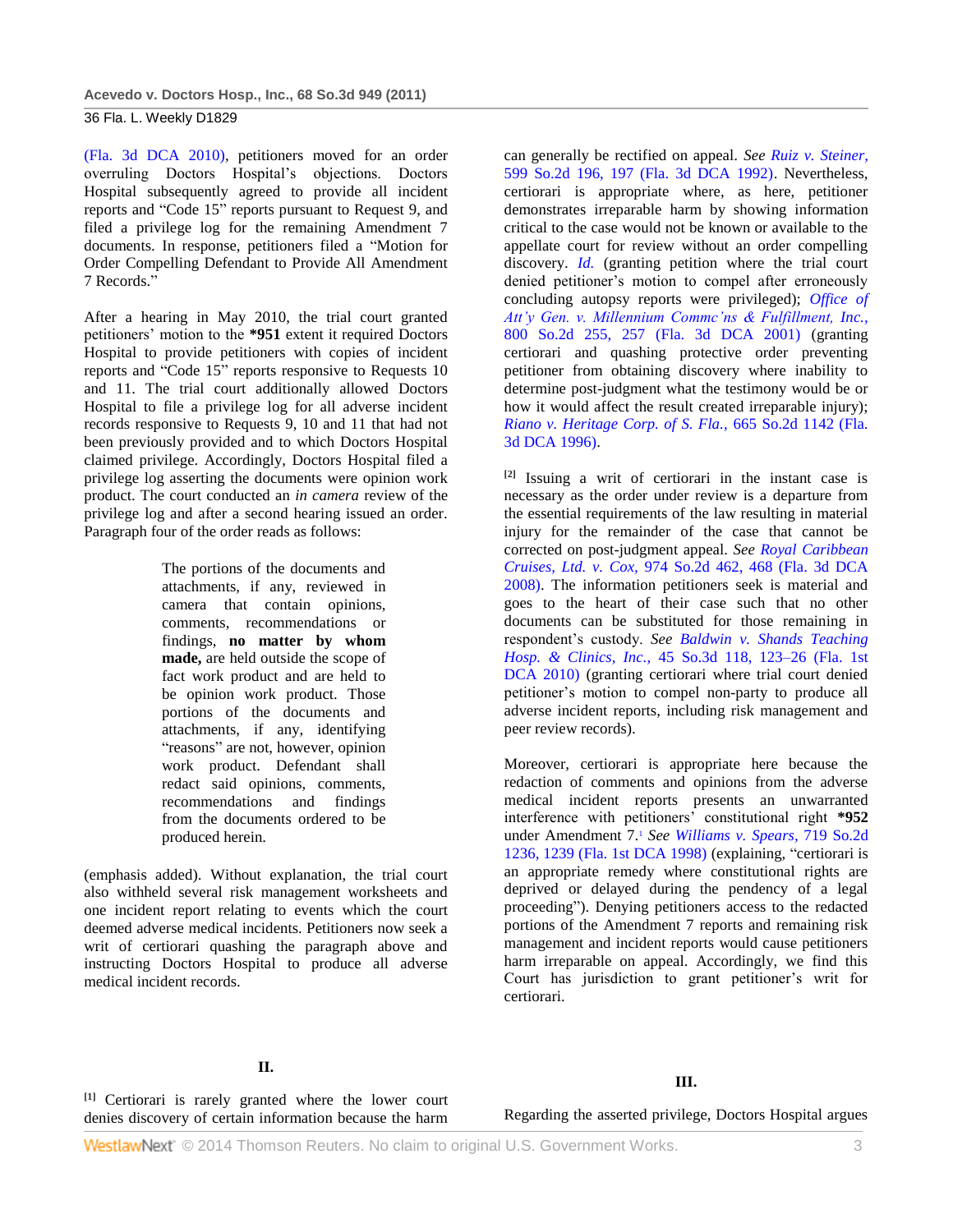the redacted portions of the Amendment 7 reports are tantamount to the comments, opinions, conclusions and impressions of respondent's authorized representatives. As such, Doctors Hospital contends that the redacted portions are protected by the opinion work product privilege, notwithstanding Amendment 7.

**[3]** This Court first addressed the distinction between fact and opinion work product in *[State v. Rabin,](http://www.westlaw.com/Link/Document/FullText?findType=Y&serNum=1986148650&pubNum=735&fi=co_pp_sp_735_262&originationContext=document&vr=3.0&rs=cblt1.0&transitionType=DocumentItem&contextData=(sc.Default)#co_pp_sp_735_262)* 495 So.2d [257, 262 \(Fla. 3d DCA 1986\).](http://www.westlaw.com/Link/Document/FullText?findType=Y&serNum=1986148650&pubNum=735&fi=co_pp_sp_735_262&originationContext=document&vr=3.0&rs=cblt1.0&transitionType=DocumentItem&contextData=(sc.Default)#co_pp_sp_735_262) This distinction was later recognized by the Florida Supreme Court in *[Southern Bell](http://www.westlaw.com/Link/Document/FullText?findType=Y&serNum=1994060924&pubNum=735&fi=co_pp_sp_735_1384&originationContext=document&vr=3.0&rs=cblt1.0&transitionType=DocumentItem&contextData=(sc.Default)#co_pp_sp_735_1384)  [Telephone & Telegraph Co. v. Deason,](http://www.westlaw.com/Link/Document/FullText?findType=Y&serNum=1994060924&pubNum=735&fi=co_pp_sp_735_1384&originationContext=document&vr=3.0&rs=cblt1.0&transitionType=DocumentItem&contextData=(sc.Default)#co_pp_sp_735_1384)* 632 So.2d 1377, [1384 \(Fla.1994\),](http://www.westlaw.com/Link/Document/FullText?findType=Y&serNum=1994060924&pubNum=735&fi=co_pp_sp_735_1384&originationContext=document&vr=3.0&rs=cblt1.0&transitionType=DocumentItem&contextData=(sc.Default)#co_pp_sp_735_1384) and codified in Florida Rules Civil Procedures 1.280(b)(3).<sup>2</sup> \*953 Accordingly, fact work product traditionally protects information which relates to the case and is gathered in anticipation of litigation, while opinion work product consists primarily of the attorney's mental impressions, conclusions, opinions and theories concerning litigation. *See Deason,* [632 So.2d at 1384;](http://www.westlaw.com/Link/Document/FullText?findType=Y&serNum=1994060924&pubNum=735&fi=co_pp_sp_735_1384&originationContext=document&vr=3.0&rs=cblt1.0&transitionType=DocumentItem&contextData=(sc.Default)#co_pp_sp_735_1384) *Rabin,* [495 So.2d at 262.](http://www.westlaw.com/Link/Document/FullText?findType=Y&serNum=1986148650&pubNum=735&fi=co_pp_sp_735_262&originationContext=document&vr=3.0&rs=cblt1.0&transitionType=DocumentItem&contextData=(sc.Default)#co_pp_sp_735_262)

**[4]** Generally, fact work product is susceptible to disclosure based on considerations of need and relevance. *See [W. Bend Mut. Ins. Co. v. Higgins,](http://www.westlaw.com/Link/Document/FullText?findType=Y&serNum=2018483662&pubNum=3926&fi=co_pp_sp_3926_657&originationContext=document&vr=3.0&rs=cblt1.0&transitionType=DocumentItem&contextData=(sc.Default)#co_pp_sp_3926_657)* 9 So.3d 655, [657–58 \(Fla. 5th DCA 2009\).](http://www.westlaw.com/Link/Document/FullText?findType=Y&serNum=2018483662&pubNum=3926&fi=co_pp_sp_3926_657&originationContext=document&vr=3.0&rs=cblt1.0&transitionType=DocumentItem&contextData=(sc.Default)#co_pp_sp_3926_657) Conversely, and because proper representation demands that counsel be able to assemble information and plan her strategy without undue interference, opinion work product is generally afforded absolute immunity. *See [Surf Drugs, Inc. v. Vermette,](http://www.westlaw.com/Link/Document/FullText?findType=Y&serNum=1970141232&pubNum=735&originationContext=document&vr=3.0&rs=cblt1.0&transitionType=DocumentItem&contextData=(sc.Default))* 236 [So.2d 108 \(Fla.1970\);](http://www.westlaw.com/Link/Document/FullText?findType=Y&serNum=1970141232&pubNum=735&originationContext=document&vr=3.0&rs=cblt1.0&transitionType=DocumentItem&contextData=(sc.Default)) *Rabin,* [495 So.2d at 263](http://www.westlaw.com/Link/Document/FullText?findType=Y&serNum=1986148650&pubNum=735&fi=co_pp_sp_735_263&originationContext=document&vr=3.0&rs=cblt1.0&transitionType=DocumentItem&contextData=(sc.Default)#co_pp_sp_735_263) (noting an attorney has a significant privacy interest in non-disclosure of opinion work product); *[Ford Motor Co.](http://www.westlaw.com/Link/Document/FullText?findType=Y&serNum=2017569572&pubNum=735&fi=co_pp_sp_735_1152&originationContext=document&vr=3.0&rs=cblt1.0&transitionType=DocumentItem&contextData=(sc.Default)#co_pp_sp_735_1152)  v. Hall–Edwards,* [997 So.2d 1148, 1152–53.](http://www.westlaw.com/Link/Document/FullText?findType=Y&serNum=2017569572&pubNum=735&fi=co_pp_sp_735_1152&originationContext=document&vr=3.0&rs=cblt1.0&transitionType=DocumentItem&contextData=(sc.Default)#co_pp_sp_735_1152)

The plain language of Amendment 7 evinces intent to abrogate any fact work privilege that may have attached to adverse medical incident reports prior to its passage. *See [Fla. Eye Clinic, P.A. v. Gmach,](http://www.westlaw.com/Link/Document/FullText?findType=Y&serNum=2018932022&pubNum=3926&fi=co_pp_sp_3926_1048&originationContext=document&vr=3.0&rs=cblt1.0&transitionType=DocumentItem&contextData=(sc.Default)#co_pp_sp_3926_1048)* 14 So.3d 1044, 1048 [\(Fla. 5th DCA 2009\)](http://www.westlaw.com/Link/Document/FullText?findType=Y&serNum=2018932022&pubNum=3926&fi=co_pp_sp_3926_1048&originationContext=document&vr=3.0&rs=cblt1.0&transitionType=DocumentItem&contextData=(sc.Default)#co_pp_sp_3926_1048) (ordering disclosure of incident reports prepared by the clinic's risk manager in accordance with Amendment 7); *[Fla. Hosp. Waterman,](http://www.westlaw.com/Link/Document/FullText?findType=Y&serNum=2015411806&pubNum=735&fi=co_pp_sp_735_489&originationContext=document&vr=3.0&rs=cblt1.0&transitionType=DocumentItem&contextData=(sc.Default)#co_pp_sp_735_489)  Inc. v. Buster,* [984 So.2d 478, 489 \(Fla.2008\)](http://www.westlaw.com/Link/Document/FullText?findType=Y&serNum=2015411806&pubNum=735&fi=co_pp_sp_735_489&originationContext=document&vr=3.0&rs=cblt1.0&transitionType=DocumentItem&contextData=(sc.Default)#co_pp_sp_735_489) (upholding the constitutionality of Amendment 7 and noting that it creates "a broader right to know about adverse medical incidents than currently exists"); *[Lakeland Reg'l Med.](http://www.westlaw.com/Link/Document/FullText?findType=Y&serNum=2018790971&pubNum=3926&fi=co_pp_sp_3926_1270&originationContext=document&vr=3.0&rs=cblt1.0&transitionType=DocumentItem&contextData=(sc.Default)#co_pp_sp_3926_1270)  Ctr. v. Neely,* [8 So.3d 1268, 1270 \(Fla. 2d DCA 2009\)](http://www.westlaw.com/Link/Document/FullText?findType=Y&serNum=2018790971&pubNum=3926&fi=co_pp_sp_3926_1270&originationContext=document&vr=3.0&rs=cblt1.0&transitionType=DocumentItem&contextData=(sc.Default)#co_pp_sp_3926_1270) (finding no basis to except work product materials from the reach of Amendment 7 as interpreted by *[Buster](http://www.westlaw.com/Link/Document/FullText?findType=Y&serNum=2015411806&originationContext=document&vr=3.0&rs=cblt1.0&transitionType=DocumentItem&contextData=(sc.Default))* )[.](http://www.westlaw.com/Link/Document/FullText?findType=Y&serNum=2015411806&originationContext=document&vr=3.0&rs=cblt1.0&transitionType=DocumentItem&contextData=(sc.Default))<sup>3</sup> However, there is nothing in Amendment 7 to suggest the voters intended to create a chilling effect within legal profession by mandating disclosure of opinion work product. *See Gmach,* [14 So.3d at 1049–50](http://www.westlaw.com/Link/Document/FullText?findType=Y&serNum=2018932022&pubNum=3926&fi=co_pp_sp_3926_1049&originationContext=document&vr=3.0&rs=cblt1.0&transitionType=DocumentItem&contextData=(sc.Default)#co_pp_sp_3926_1049) (finding reports did not contain any attorney's mental impressions, conclusions, opinions, or theories concerning his client's case). The only question that remains, therefore, is whether the redacted portions of respondent's reports are privileged as opinion work product. We hold they are not.

In *[Neely,](http://www.westlaw.com/Link/Document/FullText?findType=Y&serNum=2018790971&originationContext=document&vr=3.0&rs=cblt1.0&transitionType=DocumentItem&contextData=(sc.Default))* the district court dismissed a similar argument as the one posed by respondent here. *Id.* [at 1270.](http://www.westlaw.com/Link/Document/FullText?findType=Y&serNum=2018790971&originationContext=document&vr=3.0&rs=cblt1.0&transitionType=DocumentItem&contextData=(sc.Default)) There, petitioner noted that some of the adverse medical incident reports which it was ordered to provide likely contained statements, opinions, and other information, "provided by sources who reasonably believed that their identities would not be readily available in litigation except to the lawyers." *[Id.](http://www.westlaw.com/Link/Document/FullText?findType=Y&serNum=2018790971&originationContext=document&vr=3.0&rs=cblt1.0&transitionType=DocumentItem&contextData=(sc.Default))* While the *[Neely](http://www.westlaw.com/Link/Document/FullText?findType=Y&serNum=2018790971&originationContext=document&vr=3.0&rs=cblt1.0&transitionType=DocumentItem&contextData=(sc.Default))* court agreed that records prepared in anticipation of litigation are prepared by clients, at least in part, to assist lawyers, it concluded this line of reasoning was insufficient to override the broad right of access to adverse medical incident reports guaranteed under Amendment 7. *[Id.](http://www.westlaw.com/Link/Document/FullText?findType=Y&serNum=2018790971&originationContext=document&vr=3.0&rs=cblt1.0&transitionType=DocumentItem&contextData=(sc.Default))*<sup>4</sup>

**\*954** We have found no case extending opinion work product protections to the types of comments the circuit court ordered to be redacted here. Rather, case after case consistently construes opinion work product protection as extending to an attorney's thoughts or mental impressions concerning the litigation at hand. *See, e.g., [Deason,](http://www.westlaw.com/Link/Document/FullText?findType=Y&serNum=1994060924&pubNum=735&fi=co_pp_sp_735_1386&originationContext=document&vr=3.0&rs=cblt1.0&transitionType=DocumentItem&contextData=(sc.Default)#co_pp_sp_735_1386)* 632 [So.2d at 1386](http://www.westlaw.com/Link/Document/FullText?findType=Y&serNum=1994060924&pubNum=735&fi=co_pp_sp_735_1386&originationContext=document&vr=3.0&rs=cblt1.0&transitionType=DocumentItem&contextData=(sc.Default)#co_pp_sp_735_1386) (authorizing petitioner to redact any "notes, thoughts, or impressions of Southern Bell's counsel that are printed directly on the materials"); *Rabin,* [495 So.2d](http://www.westlaw.com/Link/Document/FullText?findType=Y&serNum=1986148650&pubNum=735&fi=co_pp_sp_735_262&originationContext=document&vr=3.0&rs=cblt1.0&transitionType=DocumentItem&contextData=(sc.Default)#co_pp_sp_735_262)  [at 262](http://www.westlaw.com/Link/Document/FullText?findType=Y&serNum=1986148650&pubNum=735&fi=co_pp_sp_735_262&originationContext=document&vr=3.0&rs=cblt1.0&transitionType=DocumentItem&contextData=(sc.Default)#co_pp_sp_735_262) (noting that "[c]ompelling disclosure of the attorney's notes or memoranda of oral statements tends to reveal an attorney's opinion work product"); *[Ford Motor](http://www.westlaw.com/Link/Document/FullText?findType=Y&serNum=2017569572&pubNum=735&fi=co_pp_sp_735_1154&originationContext=document&vr=3.0&rs=cblt1.0&transitionType=DocumentItem&contextData=(sc.Default)#co_pp_sp_735_1154)  Co.,* [997 So.2d at 1154](http://www.westlaw.com/Link/Document/FullText?findType=Y&serNum=2017569572&pubNum=735&fi=co_pp_sp_735_1154&originationContext=document&vr=3.0&rs=cblt1.0&transitionType=DocumentItem&contextData=(sc.Default)#co_pp_sp_735_1154) (protecting suspension orders where disclosure would reveal the mental impressions of counsel); *Dodson v. Persell,* [390 So.2d 704, 707](http://www.westlaw.com/Link/Document/FullText?findType=Y&serNum=1980147830&pubNum=735&fi=co_pp_sp_735_707&originationContext=document&vr=3.0&rs=cblt1.0&transitionType=DocumentItem&contextData=(sc.Default)#co_pp_sp_735_707)  [\(Fla.1980\)](http://www.westlaw.com/Link/Document/FullText?findType=Y&serNum=1980147830&pubNum=735&fi=co_pp_sp_735_707&originationContext=document&vr=3.0&rs=cblt1.0&transitionType=DocumentItem&contextData=(sc.Default)#co_pp_sp_735_707) (explaining personal views of the attorney regarding various aspects of the litigation process and contained in personal notes and records come within the general category of work product protection"); *[Northup v.](http://www.westlaw.com/Link/Document/FullText?findType=Y&serNum=2004099028&pubNum=735&fi=co_pp_sp_735_1272&originationContext=document&vr=3.0&rs=cblt1.0&transitionType=DocumentItem&contextData=(sc.Default)#co_pp_sp_735_1272)  Acken, M.D., P.A.,* [865 So.2d 1267, 1272 \(Fla.2004\)](http://www.westlaw.com/Link/Document/FullText?findType=Y&serNum=2004099028&pubNum=735&fi=co_pp_sp_735_1272&originationContext=document&vr=3.0&rs=cblt1.0&transitionType=DocumentItem&contextData=(sc.Default)#co_pp_sp_735_1272) (stating, "[t]he overriding touchstone in this area of civil discovery is that an attorney may not be compelled to disclose the mental impressions resulting from his or her investigations"); *[W. Bend Mut. Ins. Co. v. Higgins,](http://www.westlaw.com/Link/Document/FullText?findType=Y&serNum=2018483662&pubNum=3926&fi=co_pp_sp_3926_657&originationContext=document&vr=3.0&rs=cblt1.0&transitionType=DocumentItem&contextData=(sc.Default)#co_pp_sp_3926_657)* 9 [So.3d 655, 657–58 \(Fla. 5th DCA 2009\)](http://www.westlaw.com/Link/Document/FullText?findType=Y&serNum=2018483662&pubNum=3926&fi=co_pp_sp_3926_657&originationContext=document&vr=3.0&rs=cblt1.0&transitionType=DocumentItem&contextData=(sc.Default)#co_pp_sp_3926_657) (noting that work product is a device "designed to protect the work and mental impressions of counsel").

**[5]** Even in so far as, [Florida Rule of Civil Procedure](http://www.westlaw.com/Link/Document/FullText?findType=L&pubNum=1000006&cite=FLSTRCPR1.280&originatingDoc=I6baa9b02c8df11e090e590fe1745b4c9&refType=LQ&originationContext=document&vr=3.0&rs=cblt1.0&transitionType=DocumentItem&contextData=(sc.Default))   $1.280(b)(3)$  refers to the mental impressions, conclusions, opinions, or legal theories of an attorney **or other representative of a party concerning the litigation,** we decline to extend the privilege to the comments and findings of hospital personnel routinely contained in adverse medical incident reports. (Emphasis added) To hold otherwise would undermine the broad scope of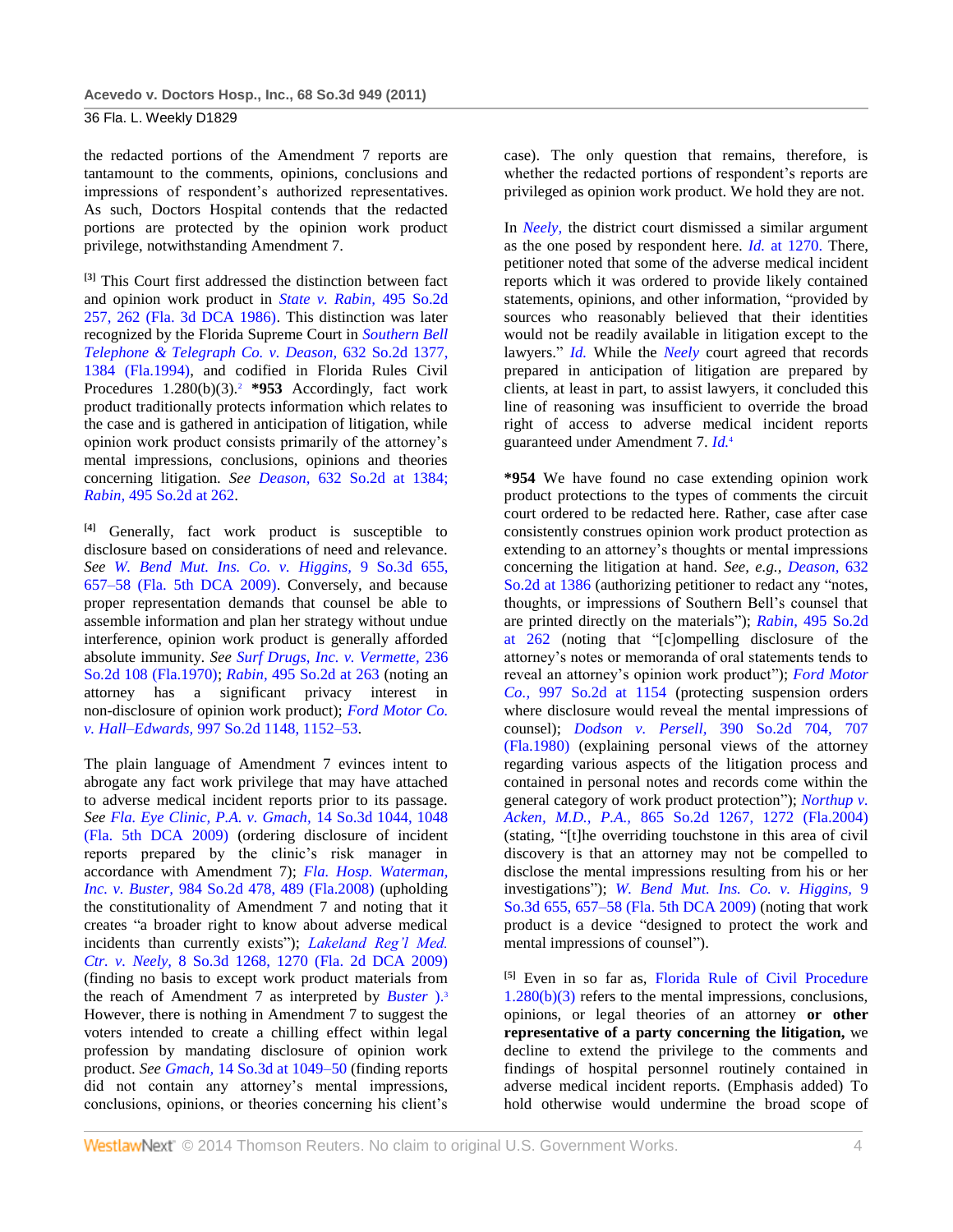Amendment 7 outlined in *[Buster.](http://www.westlaw.com/Link/Document/FullText?findType=Y&serNum=2015411806&originationContext=document&vr=3.0&rs=cblt1.0&transitionType=DocumentItem&contextData=(sc.Default)) See Buster,* [984 So.2d at](http://www.westlaw.com/Link/Document/FullText?findType=Y&serNum=2015411806&pubNum=735&fi=co_pp_sp_735_478&originationContext=document&vr=3.0&rs=cblt1.0&transitionType=DocumentItem&contextData=(sc.Default)#co_pp_sp_735_478)  [478.](http://www.westlaw.com/Link/Document/FullText?findType=Y&serNum=2015411806&pubNum=735&fi=co_pp_sp_735_478&originationContext=document&vr=3.0&rs=cblt1.0&transitionType=DocumentItem&contextData=(sc.Default)#co_pp_sp_735_478)

### **IV.**

We conclude that the trial court departed from the essential requirements of the law in ordering that the opinions and comments of Doctors Hospital's staff should be redacted from the adverse medical reports requested by petitioner. Further, we conclude that the trial court departed from the essential requirements of the law in extending protection to risk management and incident reports related to events it identified as adverse medical

#### Footnotes

1 Amendment 7, which is titled "Patients' right to know about adverse medical incidents," provides, in its entirety, as follows: (a) In addition to any other similar rights provided herein or by general law, patients have a right to have access to any records made or received in the course of business by a health care facility or provider relating to any adverse medical incident. (b) In providing such access, the identity of patients involved in the incidents shall not be disclosed, and any privacy restrictions imposed by federal law shall be maintained.

(c) For purposes of this section, the following terms have the following meanings:

(1) The phrases "health care facility" and "health care provider" have the meaning given in general law related to a patient's rights and responsibilities.

(2) The term "patient" means an individual who has sought, is seeking, is undergoing, or has undergone care or treatment in a health care facility or by a health care provider.

(3) The phrase "adverse medical incident" means medical negligence, intentional misconduct, and any other act, neglect, or default of a health care facility or health care provider that caused or could have caused injury to or death of a patient, including, but not limited to, those incidents that are required by state or federal law to be reported to any governmental agency or body, and incidents that are reported to or reviewed by any health care facility peer review, risk management, quality assurance, credentials, or similar committee, or any representative of any such committees.

(4) The phrase "have access to any records" means, in addition to any other procedure for producing such records provided by general law, making the records available for inspection and copying upon formal or informal request by the patient or a representative of the patient, provided that current records which have been made publicly available by publication or on the Internet may be "provided" by reference to the location at which the records are publicly available.

- [Art. X, § 25, Fla. Const.](http://www.westlaw.com/Link/Document/FullText?findType=L&pubNum=1000006&cite=FLCNART10S25&originatingDoc=I6baa9b02c8df11e090e590fe1745b4c9&refType=LQ&originationContext=document&vr=3.0&rs=cblt1.0&transitionType=DocumentItem&contextData=(sc.Default))
- 2 [Fla. R. Civ. P. 1.280\(b\)\(3\)](http://www.westlaw.com/Link/Document/FullText?findType=L&pubNum=1000006&cite=FLSTRCPR1.280&originatingDoc=I6baa9b02c8df11e090e590fe1745b4c9&refType=LQ&originationContext=document&vr=3.0&rs=cblt1.0&transitionType=DocumentItem&contextData=(sc.Default)) states in pertinent part: "a party may obtain discovery of documents and tangible things otherwise discoverable under subdivision (b)(1) of this rule and prepared in anticipation of litigation or for trial by or for another party or by or for that party's representative, including that party's attorney, consultant, surety, indemnitor, insurer, or agent, only upon a showing that the party seeking discovery has need of the materials in preparation of the case and is unable without undue hardship to obtain the substantial equivalent of the materials by other means. In ordering discovery of the materials when the required showing has been made, **the court shall protect against disclosure of the mental impressions, conclusions, opinions or legal theories of an attorney or other representative of a party concerning the litigation".** (emphasis added).
- 3 Prior to Amendment 7, Florida law restricted discovery of investigations, proceedings, and records of a health care provider's review of its staff members and physicians in a civil or administrative proceeding. *See* §§ 395.0191(8), .0193(8); [§ 766.101\(5\), Fla.](http://www.westlaw.com/Link/Document/FullText?findType=L&pubNum=1000006&cite=FLSTS766.101&originatingDoc=I6baa9b02c8df11e090e590fe1745b4c9&refType=SP&originationContext=document&vr=3.0&rs=cblt1.0&transitionType=DocumentItem&contextData=(sc.Default)#co_pp_362c000048fd7)  [Stat.](http://www.westlaw.com/Link/Document/FullText?findType=L&pubNum=1000006&cite=FLSTS766.101&originatingDoc=I6baa9b02c8df11e090e590fe1745b4c9&refType=SP&originationContext=document&vr=3.0&rs=cblt1.0&transitionType=DocumentItem&contextData=(sc.Default)#co_pp_362c000048fd7) (2007).
- <sup>4</sup> In *Neely*, the court ultimately denied Lakeland Regional Medical Center's petition and certified the following question: "[d]oes the right of access granted pursuant to Amendment 7, codified as [Article X, section 25, of the Florida Constitution,](http://www.westlaw.com/Link/Document/FullText?findType=L&pubNum=1000006&cite=FLCNART10S25&originatingDoc=I6baa9b02c8df11e090e590fe1745b4c9&refType=LQ&originationContext=document&vr=3.0&rs=cblt1.0&transitionType=DocumentItem&contextData=(sc.Default)) preempt the common law work product doctrine as it applies to existing reports of adverse medical incidents?" *Id.* [at 1271.](http://www.westlaw.com/Link/Document/FullText?findType=Y&serNum=2018790971&originationContext=document&vr=3.0&rs=cblt1.0&transitionType=DocumentItem&contextData=(sc.Default))

incidents. For the foregoing reasons, this Court quashes paragraph 4 of the trial court's July 2010 order. Additionally, we order respondent Doctor's Hospital to provide all adverse medical incident reports pursuant to petitioners Requests 9, 10, and 11.

Petition for Writ of Certiorari granted.

## **Parallel Citations**

36 Fla. L. Weekly D1829